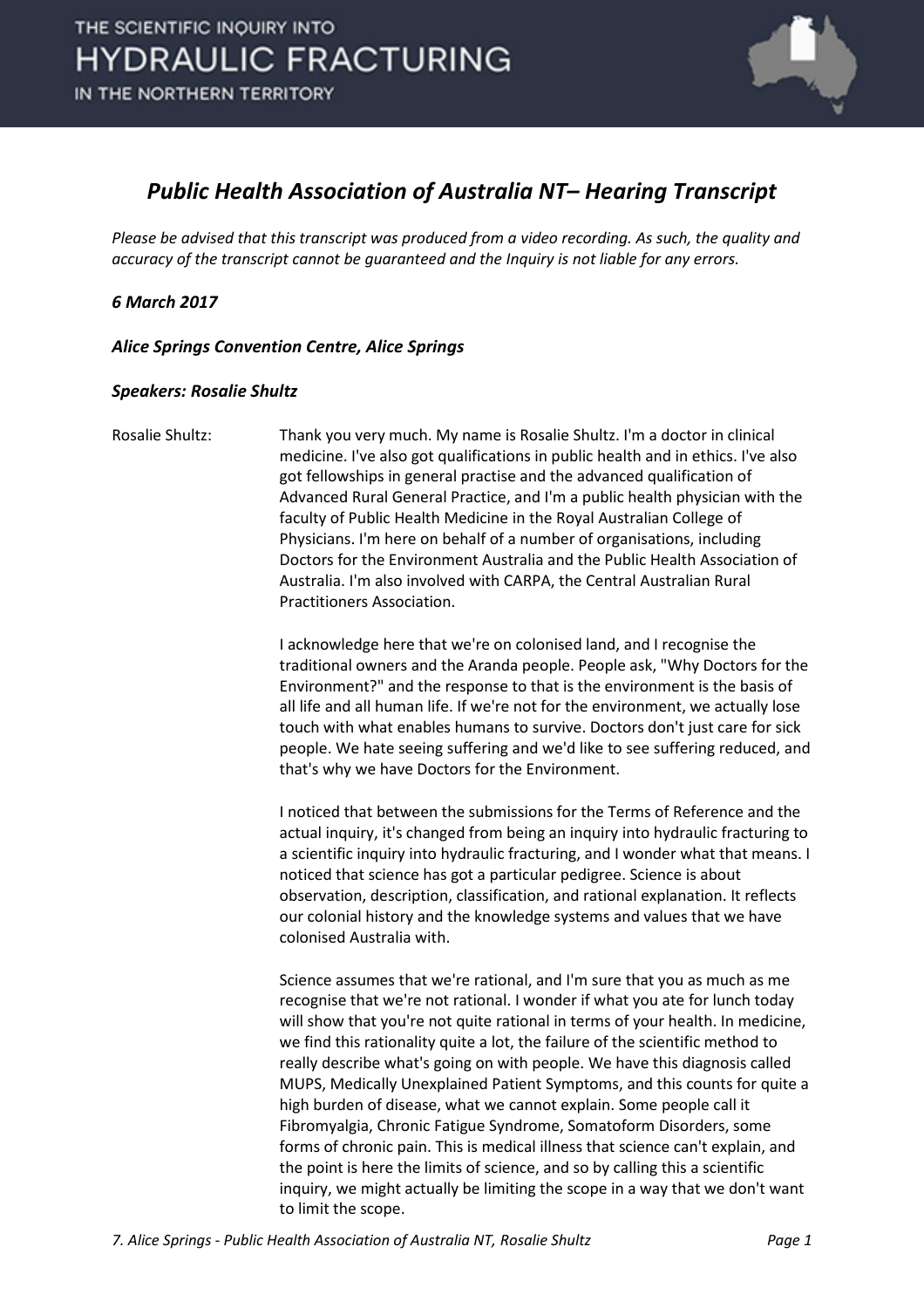

Aboriginal people have a particular disadvantage with this approach. For Aboriginal people, knowledge may be secret and sacred. If transferred inappropriately, it may be dangerous to both the giver and the receiver. There is no assumption among Aboriginal people that knowledge is a public good and that it should be transmitted. On the contrary, knowledge is only shared in the context of relationships among people and the land. I've got a fantastic paper that describes all this, which I'll leave with you called Negotiating Cultural Heritage, Aboriginal-Mining Company Agreements.

I, too, am part of the colonial and scientific history of Australia. I do notice that the presence of David Ritchie on the panel with his expertise, that may be particularly relevant in this context. Going on from the scientific inquiry, I'm just concerned about the limitation to written and oral evidence, perhaps overlooking the unwritten evidence, the oral history, the intuition and the ancestral evidence, all of which we might miss out on if we're only looking at what people can talk about and put into writing.

In public health we talk about groups of people who are hard to reach. For example, groups of population who continue to have very high rates of smoking. Public health, we call them hard to reach. If you talk to those people, they're not hard to reach. They feel locked out. So again, there's groups of people that may actually feel locked out of this inquiry, and so we need to look at ways that we can engage all of them. In the context of a Northern Territory, there is a group that is particularly locked out, and that's young men in prison. You might know that 15% of Aboriginal men are in custody, so we've got this big sect of the population, I'm sure they're locked out of this inquiry.

More about this, how we can just broaden it a little bit, that we've got the Terms of Reference and we've got the words about hydraulic fracturing and associated activities, which include acquisition of water, mixing of chemicals, return of ejected water and reuse of wastewater. I think there's some more associated activities that should be in scope, which is the construction of pipelines, the exploration of land, the rehabilitation of land, and ultimately the sale and the combustion of the gas itself. They're all inherently part of the fracking process.

We talk that the Terms of Reference are to determine the nature and extent of the environmental impacts and risks, yet we know that fracking- I looked it up- has only been happening since about 1947, so that gives us 70 years of experience. People used lead for 2,000 years before it was realised how toxic lead is, and even today we're still trying to escape from the dangers of lead. I guess that comes back to extreme caution with identifying how safe something is in a year and what we're gonna do if we do find it's unsafe.

The Northern Territory land itself about 2.5 thousand million years old. The gas is about 600 million years old. People have been here about 50,000 years. The industrial economy about 100 years, so I think we need to put this in the timeframe of this resource that's there, and how can we ever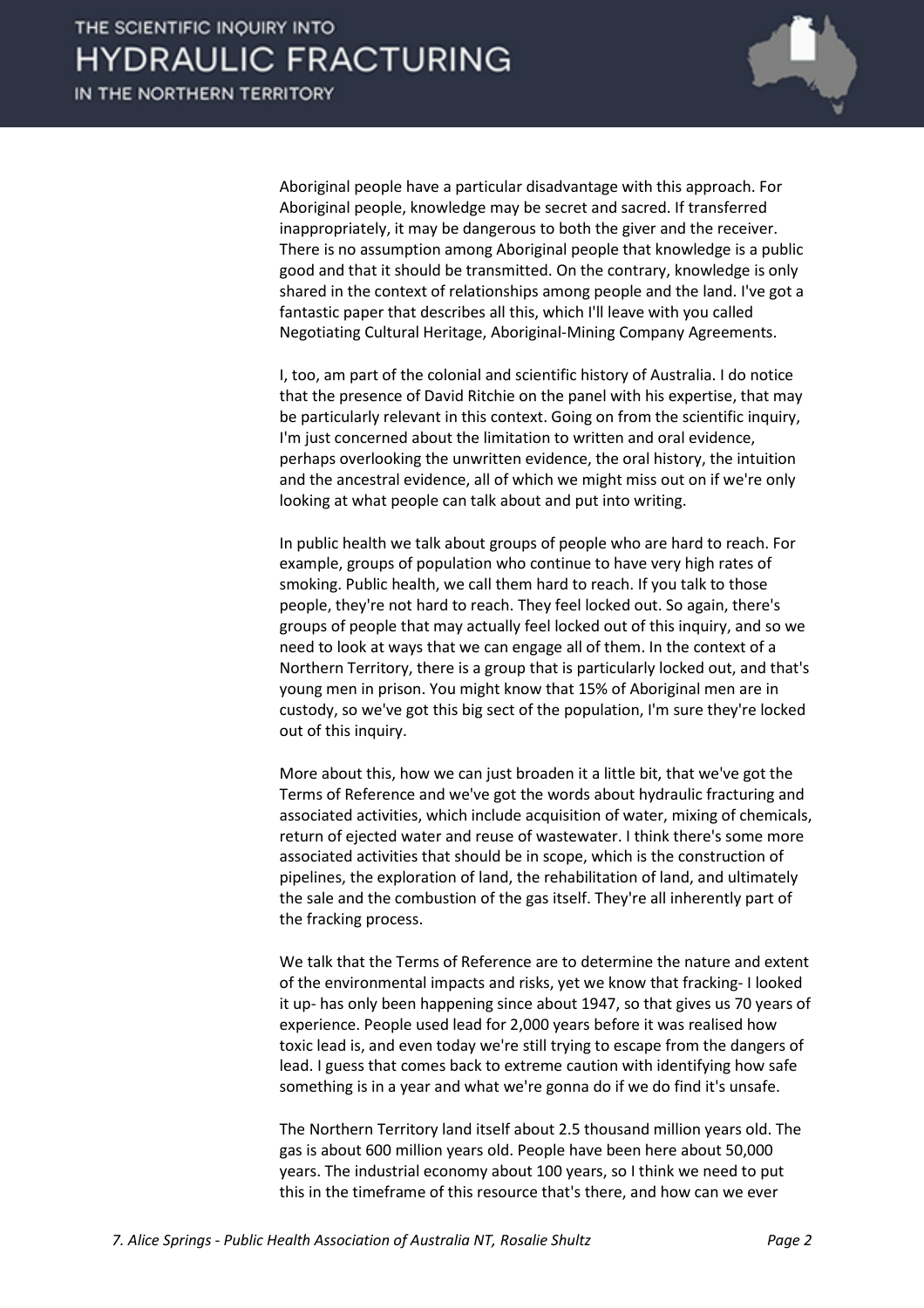

have sustainable development for a resource that's 600 million years old? We don't. Obviously, we can't possibly sustain that.

I'm very grateful for the images that are in here. I think that they're really good to help people understand what's going on. But, I do note this particular image. It says we're gonna drill down 2 kilometres into the land, and I think it's really hard to conceptualise how deep into the land 2 kilometres is. That's over half an hour's walk. We've put some tracks on top, but those actually are not to scale. If this was truly showing 2 kilometres, the tracks would be even smaller. What I'm getting at here is humility in relation to the earth and drilling down 2 kilometres into the earth. I guess it shows a very anthropocentric view of the world, that we can just drill down 2 kilometres, more than half an hour's walk, and we're just gonna pump gas out of there.

I notice on the next page it's even more distorted, and this is going down 4 kilometres. The other thing here, interesting you've used the word 'target' formation. What's target? It's something that we're gonna attack. There's a very anthropocentric image of the earth, and we're gonna attack the earth. An alternative view would be an ecocentric view, and in this view we owe it to nature to preserve the integrity of the earth; the earth itself has intrinsic value, and we don't have a right to make any judgement about what should exist; we are part of a much larger nature, and we have a duty to preserve it. I think in that context you can see how fracking can never be safe.

My next question is why there are so many inquiries, and I think that goes into this fact that we've got very different world views, that from an ecocentric world view fracking can just never be safe because of what we're doing when we're fracking the earth. Likewise, from an ecocentric view there's an image of an alcoholic sucking beer out of the carpet when all the guests have gone, that we're so desperate for that last remaining bit of gas we're gonna suck it out of the carpet.

I think that it's a categorical error to think that people with an anthropocentric view of the world, that the earth is there for our exploitation, can ever come to an agreement with people with an ecocentric view of the world. So, from our view of the world we come to a confirmation bias. So a confirmation bias, you see and give a weight to and focus on what confirms your pre-existing beliefs, and this is very well illustrated when we have observational studies that show high rates of many conditions among people who are exposed to fracking. Those who are offended by fracking will say, "Look. See how dangerous fracking is?" Those who want to go ahead with fracking will blame other things. They'll say, "Well, who's living near fracking wells? They're the poor. They're isolated. They're minority groups. That's why they've got higher rates of illness. It's not the fracking itself."

So, because of our confirmation bias it actually makes it very difficult for us to assess evidence objectively. We're coming at it with a specific view of the world. Just going back to what really is science, that science, we bring into it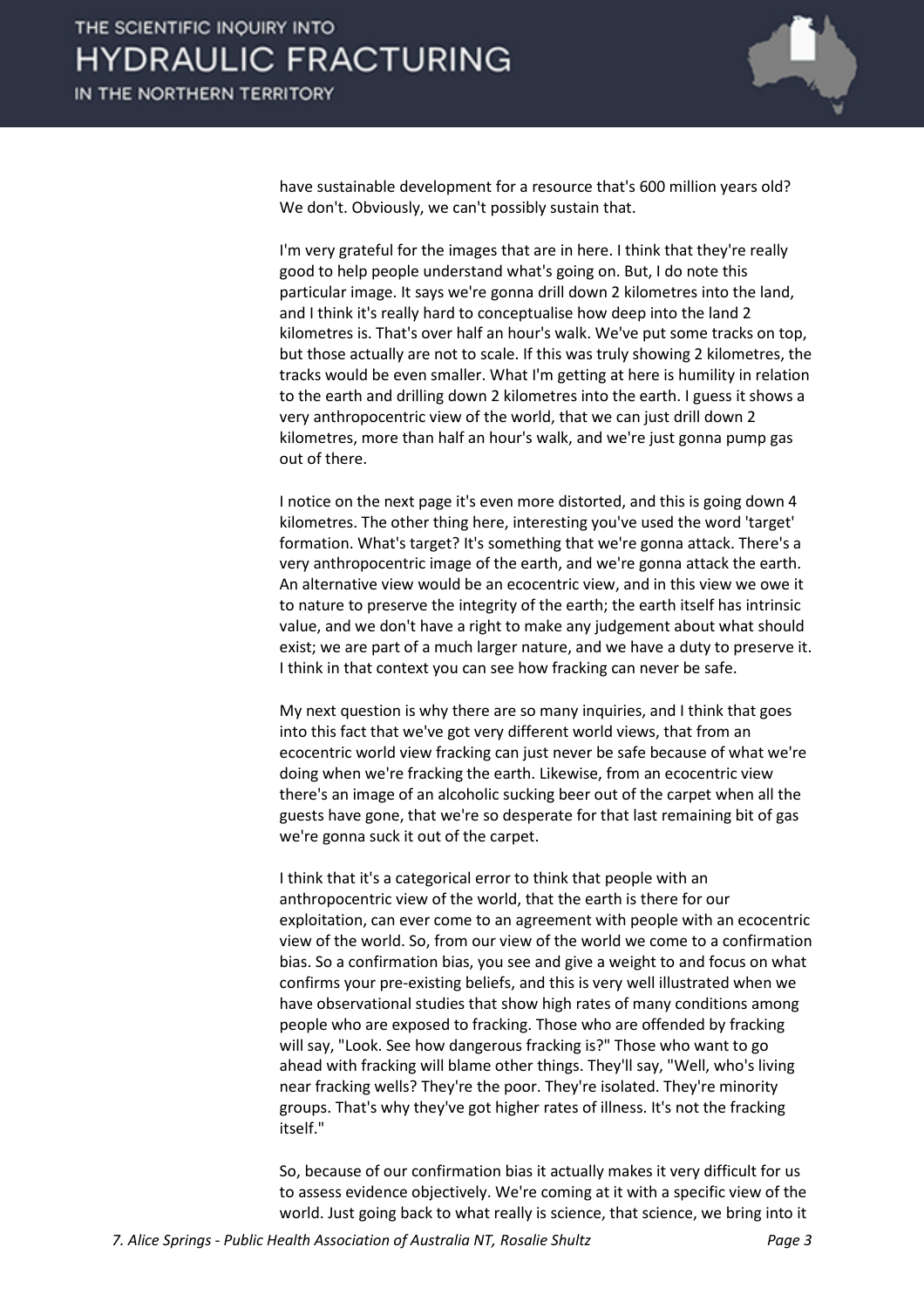

a mirror of ourselves. If there was no fracking, those people couldn't afford to live where those wells are, but they'll live in some other contaminated, noisy, isolated area. Confirmation bias reinforces our world views as we search for, interpret, focus on, and remember information that confirms our preconceptions.

I go to the issue of can Aboriginal and resource extraction priorities coexist, and I'm glad to see that you've noted on page 20 that Aboriginal people make up the majority of people that rely on the land where fracking is going to go ahead. Attachment to land is fundamental to what makes people Aboriginals, so when we look at what the World Bank defines an indigenous person as, and likewise in Australia, indigenous people are part of the land they belong to. In Australia, 80% of Aboriginal people identify a homeland, even despite decades of policy that's deliberately separated people from their land. People belong to the land. The land doesn't belong to them.

Fracking aims to exploit gas deep within the land, yet Aboriginal people of course want to improve their material well-being, and so Aboriginal people may want to become involved with fracking in order to improve their material well-being. Unfortunately, the evidence to date is that that doesn't work. I've a got another paper here from Michael Dockery. He calls himself Alfred Michael Dockery, about the mining boom in Western Australia and how Aboriginal employment has not increased, even in towns where there's a huge wealth being made from mining in western Australia. One of the interesting reasons for that is that the companies are allowed to have affirmative action and have Aboriginal-specific employment, and what happens then is Aboriginal people from other areas of the country move in and take those jobs. So, the local Aboriginal population, despite the affirmative action and the efforts of the company, the local Aboriginal people may not benefit.

There's also this concern that I raised when I spoke to some members of the panel earlier about what's happened in Kakadu, so I brought this submission from the health department to the EPA in relation to further uranium mining in Kakadu, and what they describe is increased cancer rates and increased still birth rates among the Aboriginal people living near to the mines in Kakadu. The people who want the mines to go ahead will say, "Look, those Aboriginal people, they've got high rates of smoking, high rates of alcohol abuse, poor diet, don't exercise enough. That's why they've got those high rates of still birth and cancer," but in fact that's not true because they're comparing them to other Aboriginal people who also, as we know, sadly have high rates of smoking.

This group in Kakadu, for reasons that are currently being explored, have even higher background rates of cancers, but they're not the cancers that are associated with radiation exposure. So, something else is going on there for those Aboriginal people living near the uranium mines in Kakadu. I'll await the finding of that inquiry, and I'll leave this submission from the health department for you to include.

#### Hon. Justice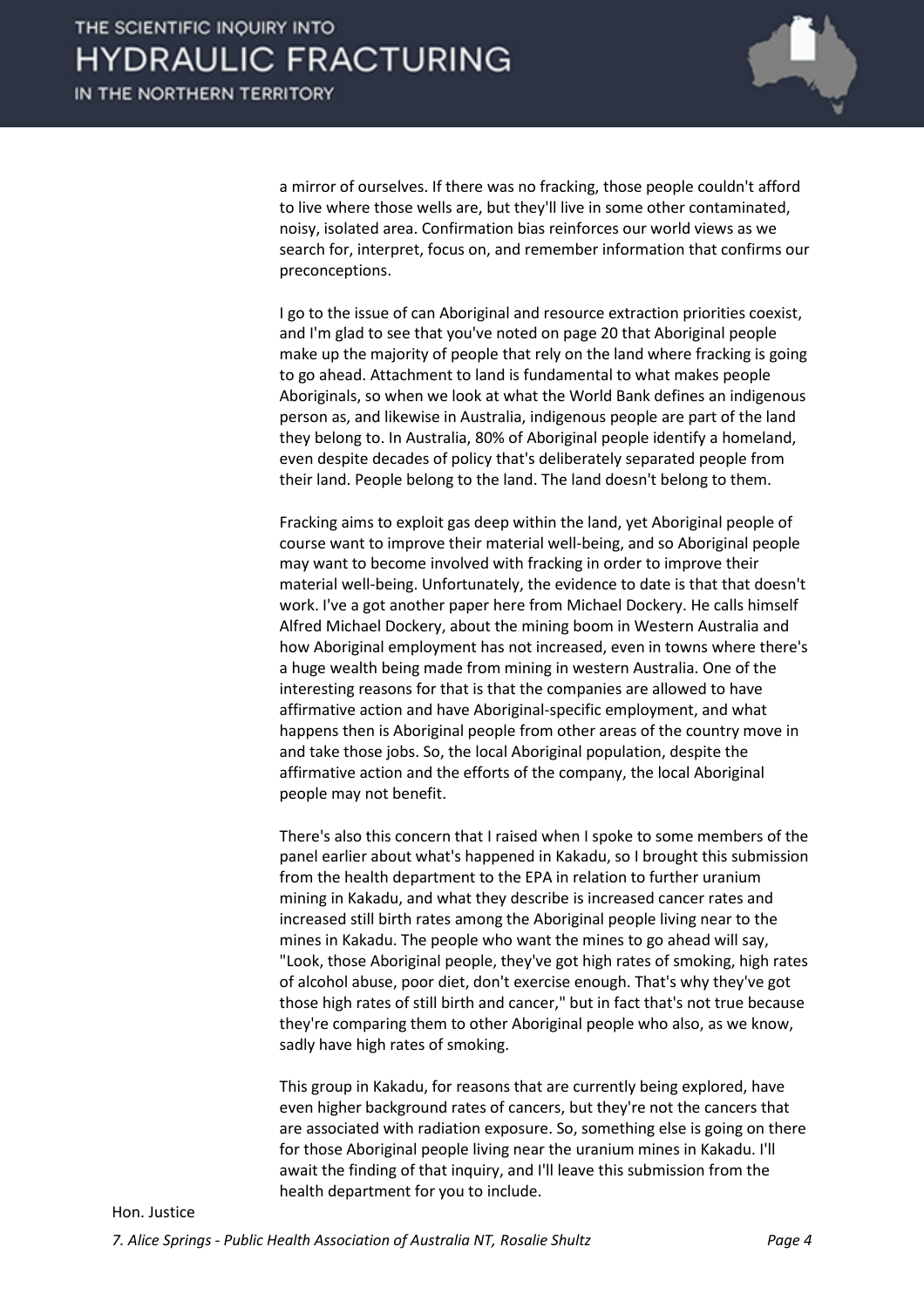IN THE NORTHERN TERRITORY



Rachel Pepper: Thank you.

Rosalie Shultz: Yeah. That's really interesting. I guess it's reflecting how much we don't know about life and extractive industries. I do acknowledge the opportunity for Aboriginal people who are on the lands that's near where fracking may occur and the efforts of the companies to promote Aboriginal people's wellbeing through corporate social responsibilities that obviously it looks good for their company, and of course where there's been legislative reasons that have given Aboriginal people authority over the land. That's another reason that these companies have really tried to support Aboriginal people. Unfortunately, it's strong on rhetoric, but the evidence is that it frequently doesn't work. There's no increase in employment or reduction in local Aboriginal unemployment during the WA mining boom, possibly reflecting the long history of neglect, poor health, poor housing, poor education that make it very difficult for Aboriginal people to integrate into the mining sector.

> Page 15 of your Terms of Reference, I see we've got a great table of the risk themes, and I'm glad to see that you've put public health in there, both in its own theme and in water, air, and regulatory framework. Many people don't know what public health is. They get it mixed up with public hospitals. I think the dictionary definition is what you've used here, which is the health of the population as a whole, especially as monitored, regulated and promoted by the state. Then in Appendix A, you describe a possibility of doing baseline health impact assessments, as if the people are gonna become guinea pigs exposed to this industry after their baseline health assessment.

In public health medicine, we have a different definition of public health, which is the art and science of preventing disease, prolonging life and promoting health through the organised efforts of society, and so that's a much broader definition of what public health is, and maybe presents an opportunity for the Northern Territory to look at a broader view of what public health is, emphasising that it's art as well as science. It's preventing disease and promoting health, so not just stopping people getting sick, but looking at ways to actually promote well-being. I guess the point here is the need for the panel for great expertise and depth in relation to understanding what the health impacts of this industry might be.

Moving on to the health impacts, this is where I really should have a slide, but there's different ways that unconventional gas development through fracking can have an effect on health. There's the chemical exposures themselves. There's the industrial activity that will appear as part of the fracking development, and then there's the changes to the community that will occur, and there's this mixed up in ways and causing hazards, for example, with safety in the exposures, and then the psychosocial stress, and then the downstream impacts on the people who are particularly vulnerable, so respiratory effects, cardiovascular effects, endocrine effects, especially reproductive health. So, that's been a particular feature that's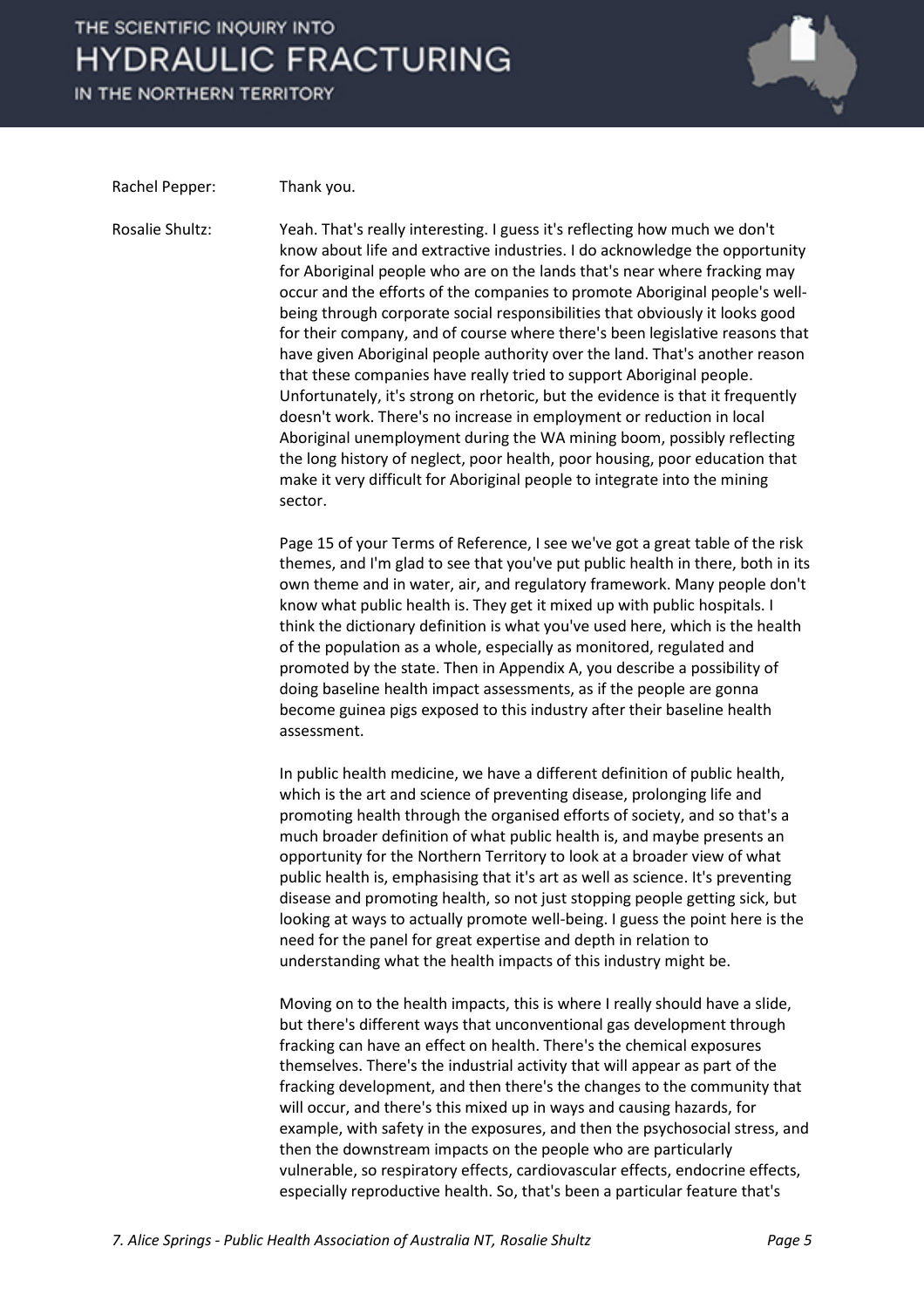

been identified, reproductive health issues. Mental health, injuries, and children being a particularly vulnerable group.

Then there's the communities itself, so particularly from an Aboriginal perspective that doesn't just look at health of individuals, but looks at health of whole communities, we see communities at risk through the crime that might happen- increased- if there's great industrial development, increased traffic, substance use as a response to stress, increased risk of STIs that we see in fly in fly out workers, domestic violence and then increased pressure on services that we already struggle to staff in remote areas of the Northern Territory.

Interestingly, with the alarm that is among some health professionals about fracking, that even if one day it's discovered to be completely safe, this alarm that we've already generated means that the stress may never be relieved. I guess I would draw your attention to the terrible association between vaccination and autism, and one fraudulent paper in 1978 linked vaccination with autism and forever after we've got children with vaccinepreventable diseases because this alarm was inappropriately raised. I think that because there is concern, we may never be able to alleviate it and the psychosocial impacts often inadequately considered because they compound the effects of other impacts.

So, we'll not only have noise and the stress related to noise, we'll have that worry going on in the background. Increased road use, housing issues, including affordability and the value of people's houses might go down if there's fracking in the area, divisiveness within communities. I've got relatives in Roma in Queensland, and that community is incredibly divided between those who are profiting from the coal seam gas development and those who are losing their land. Incredibly divided community that will never be the same again. Then the impact on other industries, particularly tourism and pastoralism.

Just to put that all together, I have downloaded a number of major summaries of the health impacts of fracking. There's a few of them because it's such a big issue. There's the occupational risks, and this paper is done kind of in a target where you've got the risks and the well side itself with the noise and the accidents and the chemicals. The local risks with traffic, accidents, malfunctions of the equipment. The regional impacts affecting the water quality and quantity and the jobs that will change, and then the global impacts, so the impacts on trade and how fracking industry may impact on our trade and fossil fuel developments and the risk of climate change.

This other fantastic review here, Toward an Understanding of the Environmental and Public Health Impacts, Scientific Literature 2009-2015. This fellow has counted 685 papers in seven years and done a graph of the increased rate of production of data on fracking. They conclude that 84% indicate public health hazards, risks, or adverse health outcomes. 69% indicate potential water contamination. 87% show air quality issues. So, the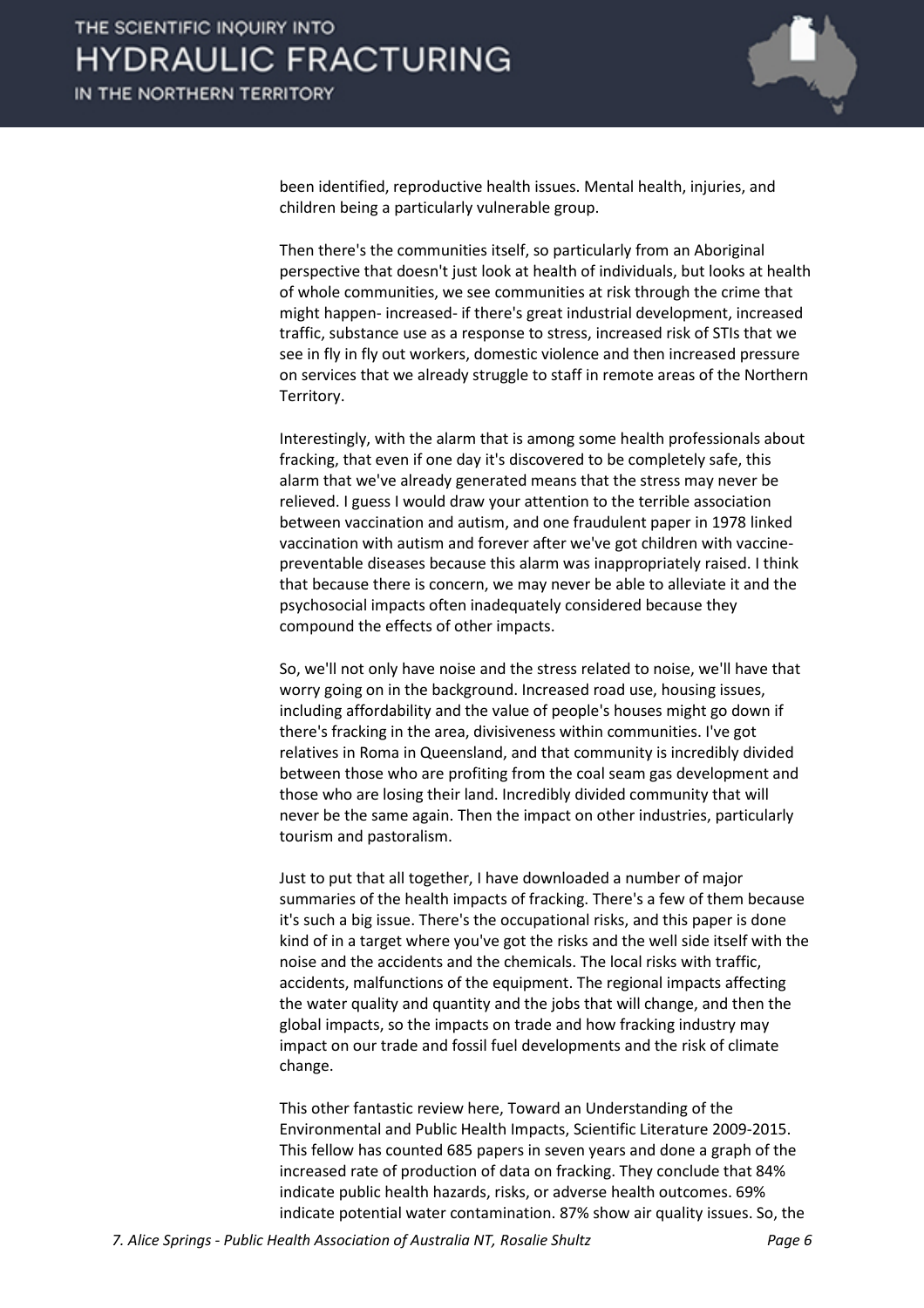

weight of the findings indicates hazards and risks to health associated with unconventional gas development.

Another review really highlighted the precautionary principle, which is that when an activity raises threats of harm to health or the environment, precautionary measures should be taken even if some cause and effect are not conclusively established. In this context, the proponent of the activity, rather than the public, should bear the burden of proof. Considering the uncertainties about health, environment, local, social, global warming potential and economic implications, it would seem prudent to be doing more research and do delay any development until we've got more data.

Finally, one paper, which goes into the specific details, so the main adverse health outcomes are related to respiratory issues, particularly asthma, and birth outcomes such as intrauterine growth retardation and pre-term birth. With differing results across studies and across different populations and regions, most of the data is retrospective and it's about self-report, so quite poor quality data.

Finally, I'll just talk about climate change, which is the most important public health issue of the 21st century. In the nineties we were told that gas was a transition fuel between coal and renewables, and unfortunately, through this gas transition fuel we've kind of got hooked on it, and now we're trying to get this very resource-intensive gas out of the ground rather than having moved on to invest in other areas. Furthermore, the methane releases related to fracking and other aspects of the unconventional gas index may more than account for the reduced carbon dioxide emissions. So, again, in a mind frame of caution this fracking and natural gas development are certainly not the answer to climate change.

Just to conclude, I guess I'll say that not enough really is known that we can conclude that fracking is safe, and for people with an ecocentric view of the world, fracking can never be safe, and so that's why they'll never be happy with the limitations that the inquiry may come with. We need to enforce the precautionary principle and wait further data, and we need genuine consultation with Aboriginal people in a timeframe that meets their needs. Many Aboriginal people may have a custodian view of the world that's neither ecocentric nor anthropocentric and view our position of the world as its custodians, so a bottom-up approach rather than a top-down approach, but listening to what people have to say, what they want.

I have got some papers, which show some good outcomes for Aboriginal people where minings occurred on their land when they are listened to, when it's in a framework, a timeframe and a cultural framework that they can relate to. There's a lovely example in southwest WA in Esperance where the BHP, Rio Tinto, were wanting to do a nickel operation and they provided housing and infrastructure, environmental conservation, but particularly they had a cultural awareness training with the local Aboriginal people. What was interesting is that the mining community came into this town and thought that the Aboriginal people had all been killed in a massacre, and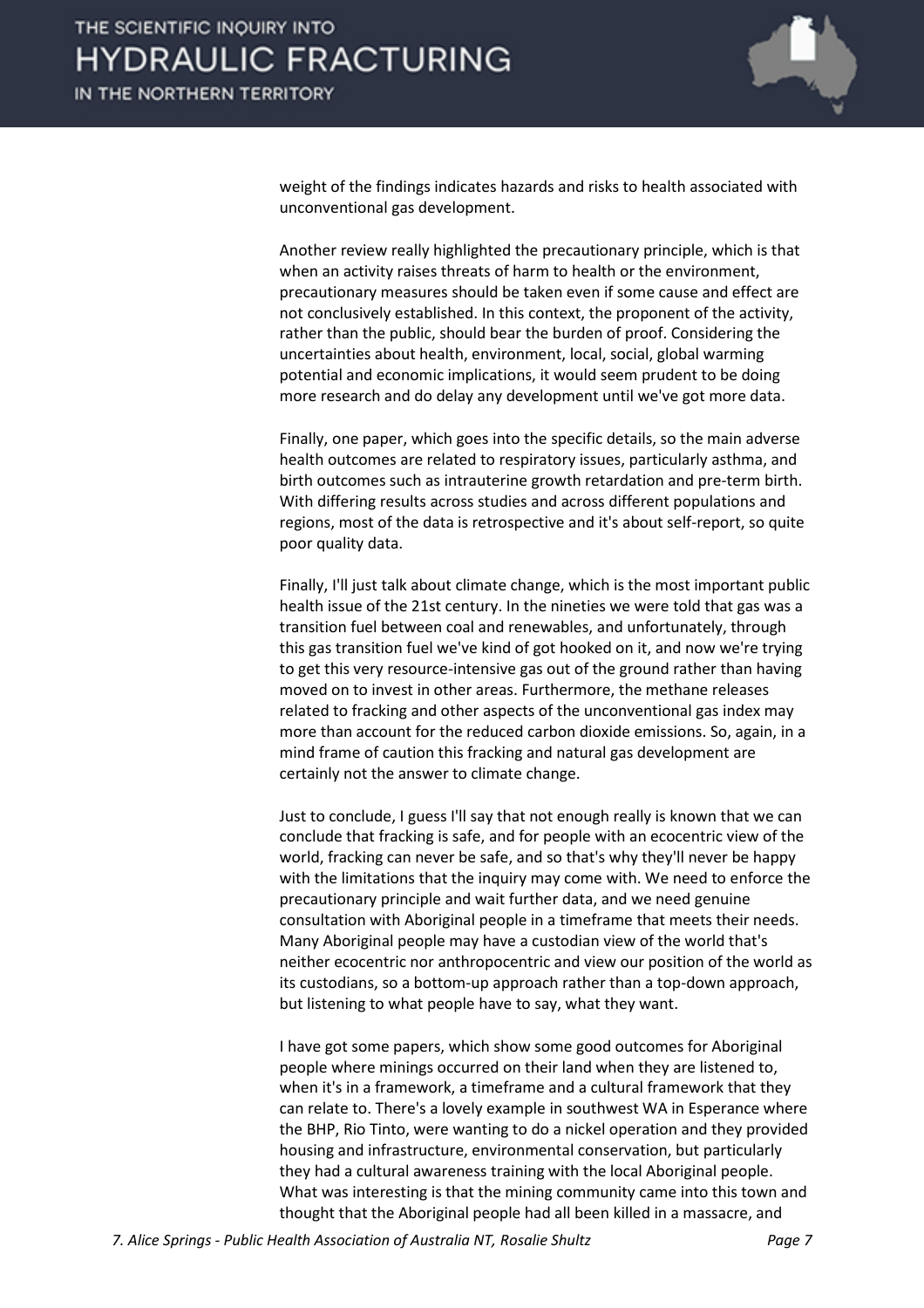IN THE NORTHERN TERRITORY



then these Aboriginal people were there and they told their story and showed that Aboriginal people were still there, were still on the country, and that really empowered the local Aboriginal people and was a great twoway learning opportunity.

Thank you.

| Hon. Justice<br>Rachel Pepper:                    | Thank you. Thank you very much, and you're happy to provide those copies<br>of those papers to the inquiry?                                                                                                                                                                                                                                                                                                                                                                                                                                                                                                                                                                     |
|---------------------------------------------------|---------------------------------------------------------------------------------------------------------------------------------------------------------------------------------------------------------------------------------------------------------------------------------------------------------------------------------------------------------------------------------------------------------------------------------------------------------------------------------------------------------------------------------------------------------------------------------------------------------------------------------------------------------------------------------|
| Rosalie Shultz:<br>Hon. Justice<br>Rachel Pepper: | Absolutely. I can do them electronically if you want to mass produce them.                                                                                                                                                                                                                                                                                                                                                                                                                                                                                                                                                                                                      |
|                                                   | Well, if you can provide them electronically as well, we would be very<br>grateful of that, and we will upload them on our website.                                                                                                                                                                                                                                                                                                                                                                                                                                                                                                                                             |
| Rosalie Shultz:<br>Hon. Justice                   | Yep.                                                                                                                                                                                                                                                                                                                                                                                                                                                                                                                                                                                                                                                                            |
| Rachel Pepper:                                    | Thank you very much. Now, some questions from the panel? Yes. Dr. Jones.                                                                                                                                                                                                                                                                                                                                                                                                                                                                                                                                                                                                        |
| Dr. David Jones:                                  | As a medical person, I'd like to just explore what your concept of safety<br>would entail. When you say something can never be safe, what would you<br>define as safe because this cuts to the heart of our Terms of Reference,<br>what is acceptable, what is safe, and things like that?                                                                                                                                                                                                                                                                                                                                                                                      |
| Rosalie Shultz:                                   | I think it would entail no additional risks, so if it's completely safe there's no<br>additional risks above the baseline level of risk.                                                                                                                                                                                                                                                                                                                                                                                                                                                                                                                                        |
| Dr. David Jones:                                  | Essentially the natural environment level of risk.                                                                                                                                                                                                                                                                                                                                                                                                                                                                                                                                                                                                                              |
| Rosalie Shultz:                                   | Which is a very difficult thing to define, and going to the issue that the<br>people who are going to be living in areas are already health-disadvantaged,<br>and so if they're going to bear some of the burden, there should actually be<br>some way that their health is improved through this procedure.                                                                                                                                                                                                                                                                                                                                                                    |
| Dr. David Jones:                                  | (inaudible) Relationship.                                                                                                                                                                                                                                                                                                                                                                                                                                                                                                                                                                                                                                                       |
| Rosalie Shultz:                                   | Yes, yes. There are examples where that has been shown to happen, so that<br>one in Esperance and also the people in one of those communities in north-<br>Watacan- where they're offsetting the carbon from the impact site, and so<br>they get paid for that, so that's a way that  They don't get paid to be<br>employed. They get paid to re-institute their cultural practises, so it's what<br>they want to do with that money in their way, and it seems to be quite a<br>win-win. Both the company is offsetting their carbon emissions, and the<br>people themselves are having some cultural reinvigoration and a<br>strengthening and recognition of their identity. |
| Hon. Justice                                      |                                                                                                                                                                                                                                                                                                                                                                                                                                                                                                                                                                                                                                                                                 |
| Rachel Pepper:                                    | Yes, Ms Coram.                                                                                                                                                                                                                                                                                                                                                                                                                                                                                                                                                                                                                                                                  |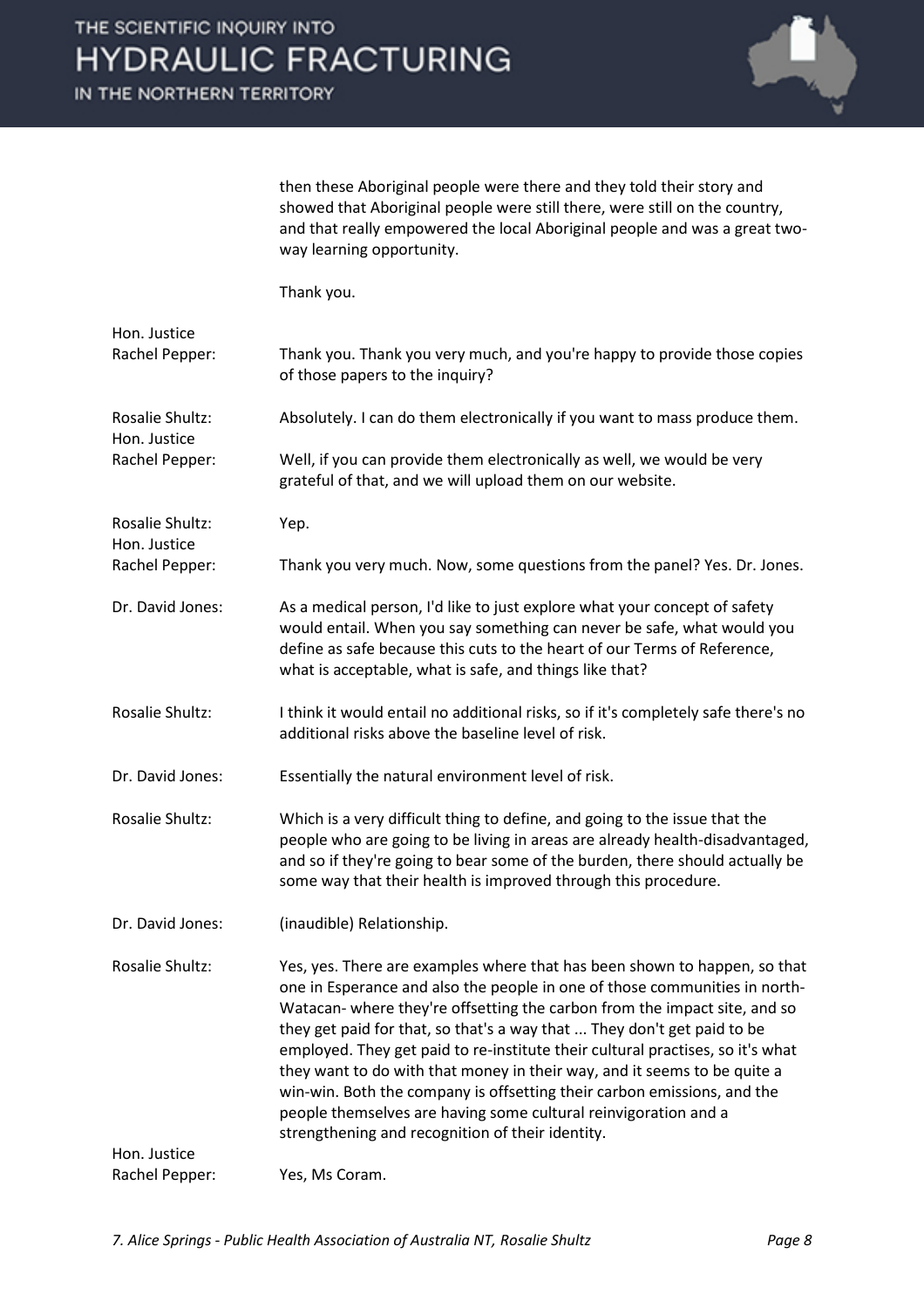IN THE NORTHERN TERRITORY



| Ms Jane Coram:                 | Thank you for that. I'm just interested to know a little bit more. I know<br>you're gonna provide us with the papers, which will be really interesting.<br>You cited a range of health impacts that included chemical exposure,<br>industrial activities, changes to community structure and social dynamics<br>that occur, psychosocial stress, respiratory, reproductive health, mental<br>health, vulnerable children, a whole list of impacts. I'm just wondering,<br>where are you drawing them from? Are they from other mining activities in<br>Australia, or are they from shale gas operations overseas?                                                                                                                                                                                                                                                                                                                                                                                  |
|--------------------------------|----------------------------------------------------------------------------------------------------------------------------------------------------------------------------------------------------------------------------------------------------------------------------------------------------------------------------------------------------------------------------------------------------------------------------------------------------------------------------------------------------------------------------------------------------------------------------------------------------------------------------------------------------------------------------------------------------------------------------------------------------------------------------------------------------------------------------------------------------------------------------------------------------------------------------------------------------------------------------------------------------|
| Rosalie Shultz:                | Most of it's from the U.S. where it's been a major industry for enough years<br>to have quite a lot of data. So, yeah, from the U.S.                                                                                                                                                                                                                                                                                                                                                                                                                                                                                                                                                                                                                                                                                                                                                                                                                                                               |
| Hon. Justice<br>Rachel Pepper: | Prof. Priestly.                                                                                                                                                                                                                                                                                                                                                                                                                                                                                                                                                                                                                                                                                                                                                                                                                                                                                                                                                                                    |
| Prof. Brian Priestly:          | Yeah, Brian Priestly. I guess that my responsibility in this inquiry is going to<br>be particularly related to public health, and certainly the documents that<br>you talk about are quite very useful. I've already started doing quite an<br>extensive literature survey myself to try and pick out on list sorts of issues,<br>so it's helpful to have that additional information. I think one of the areas<br>that I'll probably have more difficulty dealing with is this issue of mental<br>health and well-being and the impacts on that. If you look at the issues<br>paper that we've developed, we tried to identify some of the factors that<br>might need to be looked at. I guess it would probably help me if you could<br>come forward with any more specific information as to whether there are<br>additional factors that we need to consider, or how best to address some of<br>those points that have been raised in the issues paper. I think that would be<br>very helpful. |
| Rosalie Shultz:                | Yeah, and I do think that some of these reviews, and it's extraordinary the<br>volume of literature, but those three reviews that I've cited, and two of<br>them I've got here, summarise that very nicely.                                                                                                                                                                                                                                                                                                                                                                                                                                                                                                                                                                                                                                                                                                                                                                                        |
| Prof. Brian Priestly:          | Thank you. I think that would be very helpful.                                                                                                                                                                                                                                                                                                                                                                                                                                                                                                                                                                                                                                                                                                                                                                                                                                                                                                                                                     |
| Rosalie Shultz:                | Yes.                                                                                                                                                                                                                                                                                                                                                                                                                                                                                                                                                                                                                                                                                                                                                                                                                                                                                                                                                                                               |
| Hon. Justice<br>Rachel Pepper: | Any other questions? Yes. Dr. Ritchie.                                                                                                                                                                                                                                                                                                                                                                                                                                                                                                                                                                                                                                                                                                                                                                                                                                                                                                                                                             |
| Dr. David Ritchie:             | This just is to really summarise, but what you're saying that there are<br>medical pathologies they can't identify. In other words, like lead. There's a<br>clear cause and effect once you know it, but you're talking about there's a<br>bigger epidemiological problem created by the stress, generally, in a<br>community, created by this kind of thing. It doesn't necessarily just apply to<br>fracking, but the change in people's lives, the change in communities, the<br>disruption and all that sort of things. Is that a fair summary of the other bit?                                                                                                                                                                                                                                                                                                                                                                                                                               |
| <b>Rosalie Shultz:</b>         | Yes. I guess that's the way we've come to see health more in recent times.<br>When infectious diseases were the main burden of disease it was quite easy<br>to say this bug causes this disease. Now we see these complex interactions                                                                                                                                                                                                                                                                                                                                                                                                                                                                                                                                                                                                                                                                                                                                                             |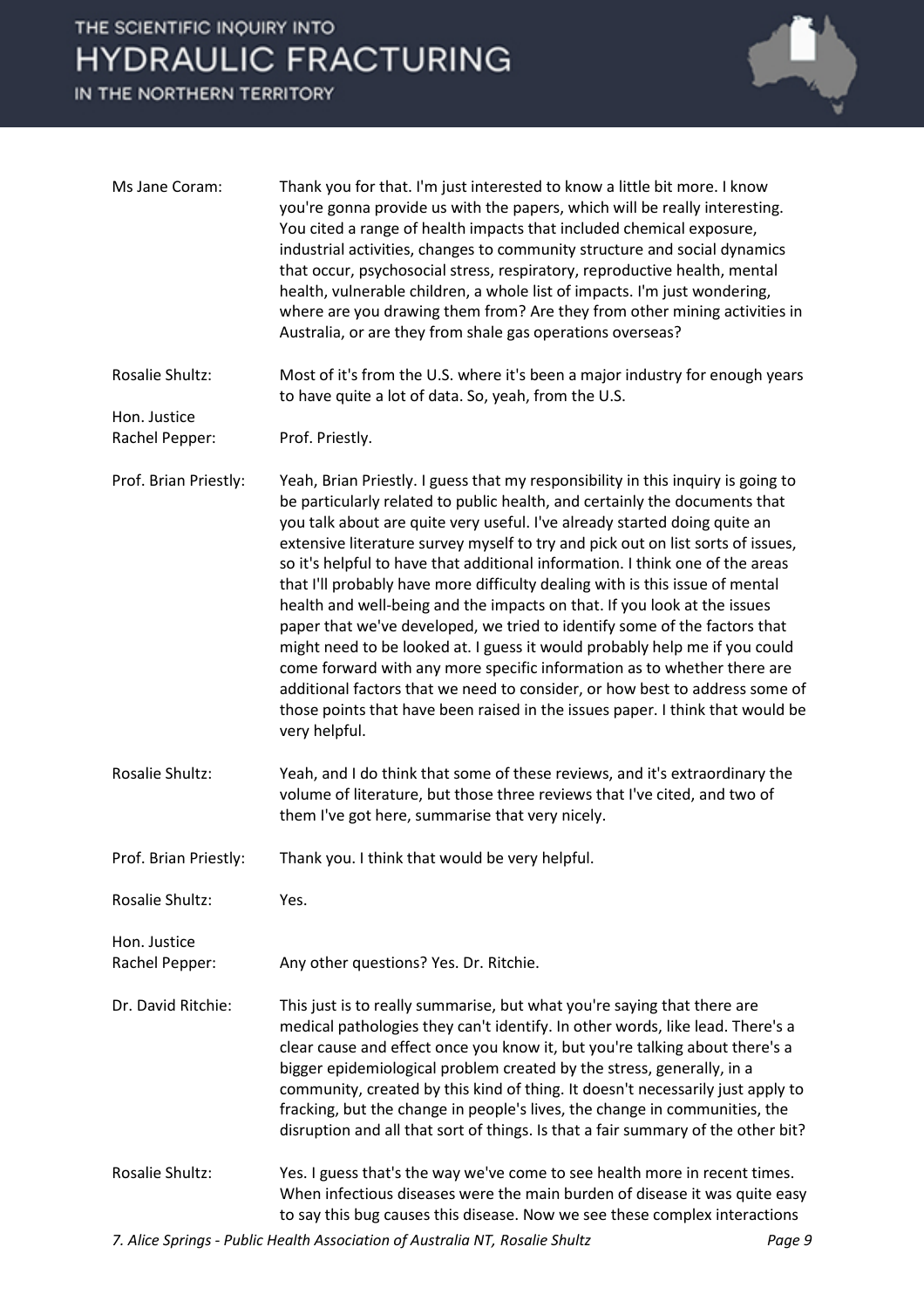IN THE NORTHERN TERRITORY



of aspects of people's lifestyle that occur together causing a multitude- So, multiple input and multiple output, and I guess that's aggravated in the setting of industrial development such as fracking.

- Dr. David Ritchie: Where there's a dissonance between what's here now and what that is pretty massive. I suppose there are two comments. One is that remote communities are already- There's a lot of documentation on how stressed they are already, and so these problems, so the baseline is pretty stressed, and the question is can you actually make it any worse in some cases? Just a realistic and just apart from that, are there any specific studies that you would like to draw our attention to that you think actually deal with that particular issue, the generalised epidemiology of stress as distinct from whether it's a good idea to pump hydrocarbon down-
- Rosalie Shultz: I think this- What's going on in the people in Kakadu. Given the concerns about radiation and ARPANSA is quite equivocal that there's no increased radiation risk, and yet we see these increased cancers and increased still births. I think that might be an interesting example showing potentially the increased stress, and the mechanisms may well be things that we know about, like substance use, and just general apathy and that sense of ennui and meaninglessness, and I guess just the extraordinary rates of suicide that we see in remote Aboriginal communities, often in a copycat chain.
- Dr. David Ritchie: That was not really the point. This is not a situation where there is not-There is a lot of stress for other reasons, and we're trying to look at this particular, and just curtly point out, this isn't narrow. It is focused on this particular industry. Our Terms of Reference require us to deal very specifically with this industry and what are the risks and to what extent that they can be mitigated to a level that's acceptable. That's the challenge for us. Your review has raised a lot of really interesting points, but a lot of them just seem to me very, very difficult to tie down given the Terms of Reference we've got. I think we need some more assistance in focusing on things that fit within our Terms of Reference. I think that a lot of what you said there is very important stuff there that I think we need to have tighter idea of how we could help.

Rosalie Shultz: Yeah.

Hon. Justice

Rachel Pepper: Peter. Yes. Peter McCabe.

Prof. Peter McCabe: When you look at the GDP of countries versus life expectancy, there's a pretty strong correlation, a very strong correlation, between the higher the GDP the longer the life expectancy. Development on a global scale is clearly something that is good for people's health, obviously their life expectancy. There's obviously problems like diabetes that are much more common in highly developed countries, but do you see any advantages at all to some more development in the Northern Territories in terms of life expectancy and public health?